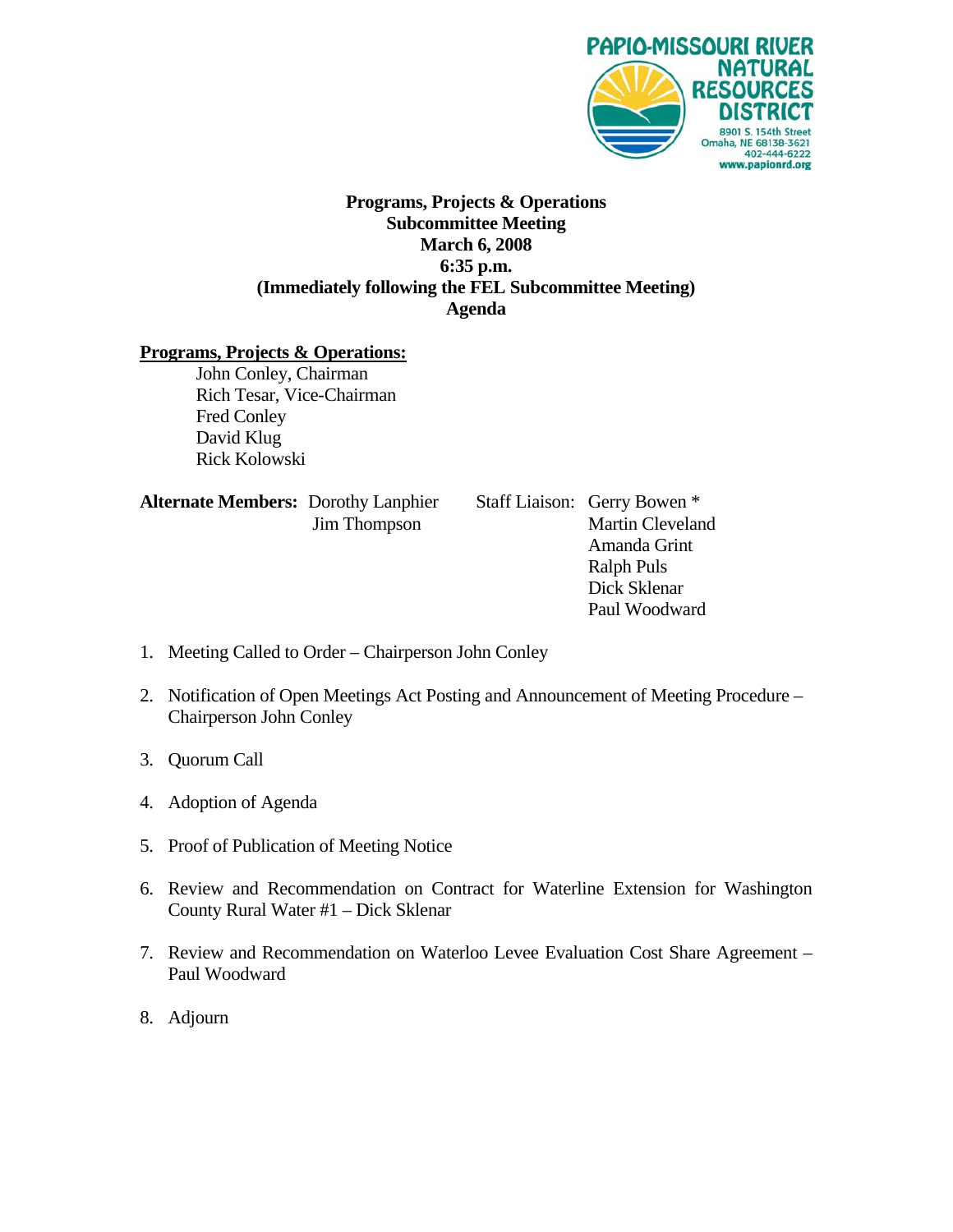Agenda Item 6:

## **MEMORANDUM**

TO: Programs, Projects & Operations Subcommittee

SUBJ: Washington County Rural Water #1 Contract Award for Waterline Extension

DATE: February 28, 2008

FROM: Dick Sklenar

Bids were opened on February 26 with regards to constructing a 6 inch water line for about 1 ¼ miles. The proposed route (see attached map) would parallel Hwy. 75, south of the unincorporated area of Nashville. Permits from the Nebraska Department of Roads, and the Douglas County Highway Department have been acquired for this project.

The project involves the use of Horizontal Directional Drilling (HDD) technology. This type of construction allows the District to avoid the expense and trouble of restoring disturbed guardrails, driveway entrances, vegetation, road signage, wetlands, etc.

The project is necessary to enhance the capability of serving future customers in the immediate area. The project is to be funded by the Washington County Rural Water #1 system. The engineer's (HGM Assoc.) estimate for this work is \$ 171,160.00. Based on our current water purchase agreement with the Metropolitan Utilities District, this project is eligible for a rebate of capital facilities charges remitted to M.U.D over the years. Qualifying projects include over-sizing main extensions, reinforcing mains, and other capital improvements that increase system delivery capabilities.

The following bids were received;

| Contractor                 | <b>Bid Amount</b> |
|----------------------------|-------------------|
|                            |                   |
| 1.) Kerstens & Lee Inc.    | \$155,467.00      |
| 2.) Anchor Constr.         | \$339,946.00      |
| 3.) Heimes Corp.           | \$184,034.54      |
| 4.) Lan-Tel Communications | \$124,711.30      |
| 5.) K2 Construction        | \$135,884.19      |
| 6.) Cedar Construction     | \$242,132.50      |
| 7.) M.E. Collins           | \$168,720.00      |

**It is recommended that the Subcommittee recommend to the Board of Directors that the contract for the 6 inch waterline extension along Hwy. 75 for the Washington County RW #1 system be awarded to Lan-Tel Communications in the amount of \$124,711.30.**